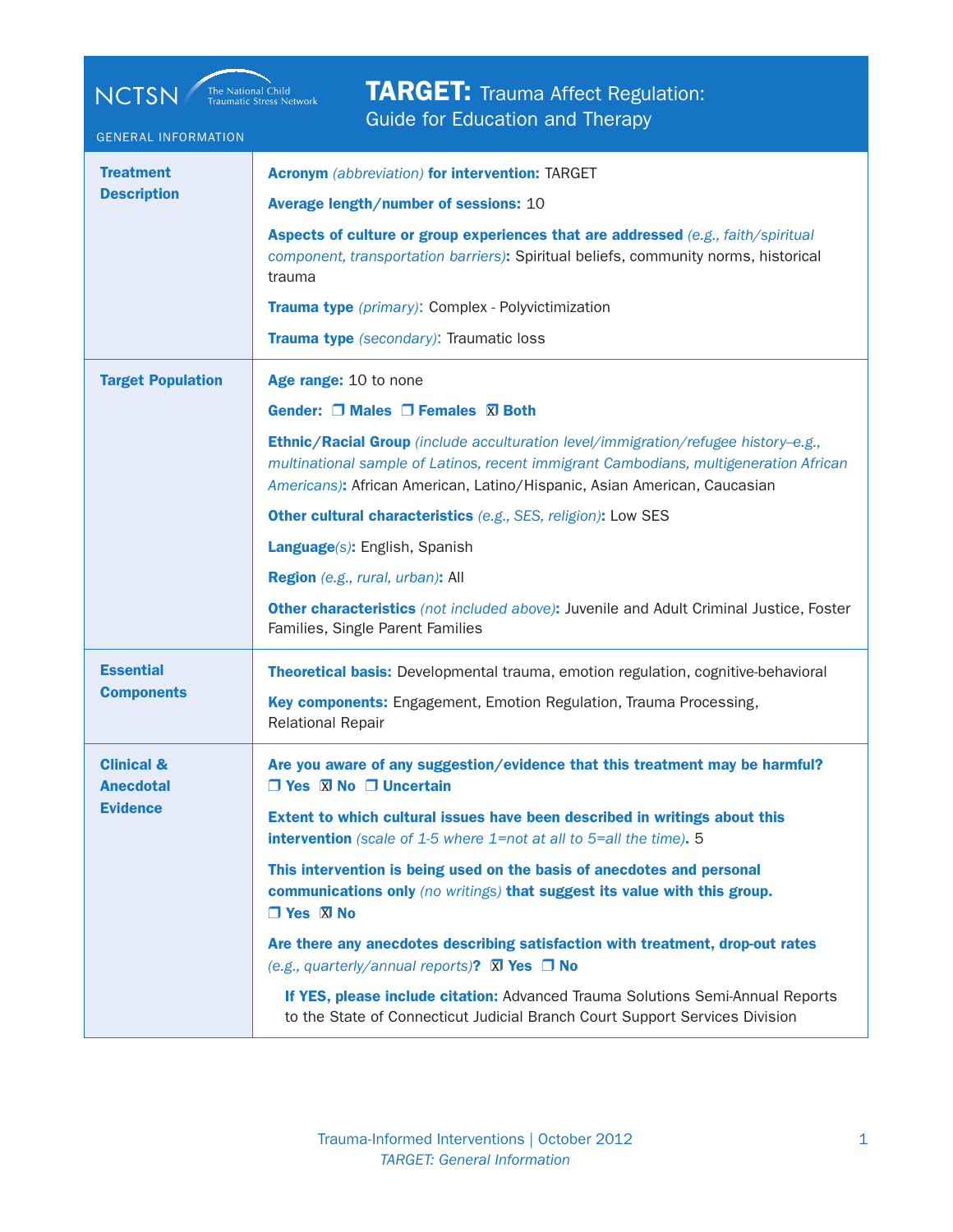| <b>TARGET:</b> Trauma Affect Regulation:<br><b>NCTSN</b><br>The National Child<br>Traumatic Stress Network<br><b>Guide for Education and Therapy</b> |                                                                                                                                                                                                                                                                                                                                                                                                                       |                                                                                  |  |  |
|------------------------------------------------------------------------------------------------------------------------------------------------------|-----------------------------------------------------------------------------------------------------------------------------------------------------------------------------------------------------------------------------------------------------------------------------------------------------------------------------------------------------------------------------------------------------------------------|----------------------------------------------------------------------------------|--|--|
| <b>GENERAL INFORMATION</b>                                                                                                                           |                                                                                                                                                                                                                                                                                                                                                                                                                       |                                                                                  |  |  |
| <b>Clinical &amp;</b><br><b>Anecdotal</b><br><b>Evidence continued</b>                                                                               | Has this intervention been presented at scientific meetings? $\boxtimes$ Yes $\Box$ No                                                                                                                                                                                                                                                                                                                                |                                                                                  |  |  |
|                                                                                                                                                      | If YES, please include citation(s) from last five presentations:                                                                                                                                                                                                                                                                                                                                                      |                                                                                  |  |  |
|                                                                                                                                                      | Ford, J. D., & Tennen, H. "Randomized Clinical Trial of Affect Regulation Versus<br>Relational Therapy for Girls with PTSD Involved in Delinguency: Daily Self-Report<br>Outcomes" in Symposium Emotion Regulation, Violence Exposure, and Trauma-<br>Related Outcomes in Youth and Adults Exposed to Significant Life Adversity, A.<br>DePrince, Chair (11/1/12) International Society for Traumatic Stress Studies. |                                                                                  |  |  |
|                                                                                                                                                      | Ford, J. D., & Tennen, H. "Daily Monitoring Outcomes of Affect Regulation<br>Psychotherapy for Traumatized Women" in Symposium Clinical and Neurobiological<br>Aspects of Complex Trauma Disorders, C. Courtois, Chair (11/5/2011) International<br>Society for Traumatic Stress Studies.                                                                                                                             |                                                                                  |  |  |
|                                                                                                                                                      | Ford, J. D., Levine, J., Zhang, W., & Steinberg, K., "Outcomes of a Randomized<br>Controlled trial Effectiveness Study Comparing Affect Regulation and Supportive<br>Relational Individual Therapy with Delinquent Girls: Girls In Recovery from Life<br>Stress (GIRLS) Study" (11/4/2010; Symposium Presentation.) International<br>Society for Traumatic Stress Studies.                                            |                                                                                  |  |  |
|                                                                                                                                                      | Ford, J.D. "The Role of Mindfulness in a Randomized Clinical Trial of Affect<br>Regulation and Social Problem Solving Psychotherapies for Low Income Mothers<br>with PTSD" (11/14, 2009, Symposium Presentation) International Society for<br>Traumatic Stress Studies.                                                                                                                                               |                                                                                  |  |  |
|                                                                                                                                                      | or how to administer it? $\boxtimes$ Yes $\Box$ No                                                                                                                                                                                                                                                                                                                                                                    | Are there any general writings which describe the components of the intervention |  |  |
|                                                                                                                                                      | Has the intervention been replicated anywhere? $\boxtimes$ Yes $\Box$ No                                                                                                                                                                                                                                                                                                                                              |                                                                                  |  |  |
|                                                                                                                                                      | <b>Other countries?</b> (please list) The Netherlands                                                                                                                                                                                                                                                                                                                                                                 |                                                                                  |  |  |
| <b>Research Evidence</b>                                                                                                                             | <b>Sample Size (N) and Breakdown</b><br>(by gender, ethnicity, other cultural factors)                                                                                                                                                                                                                                                                                                                                | <b>Citation</b>                                                                  |  |  |
| <b>Clinical Trials</b><br>(w/control groups)                                                                                                         | 358 boys, 36 girls (age 11-16) in<br>juvenile detention, 43% African<br>American, 32% Latino/Hispanic                                                                                                                                                                                                                                                                                                                 | Ford & Hawke, 2012                                                               |  |  |
|                                                                                                                                                      | 67 boys, 7 girls (age 11-19) in<br>juvenile justice mental health<br>inpatient treatment, 23% Hispanic                                                                                                                                                                                                                                                                                                                | Marrow et al., 2012                                                              |  |  |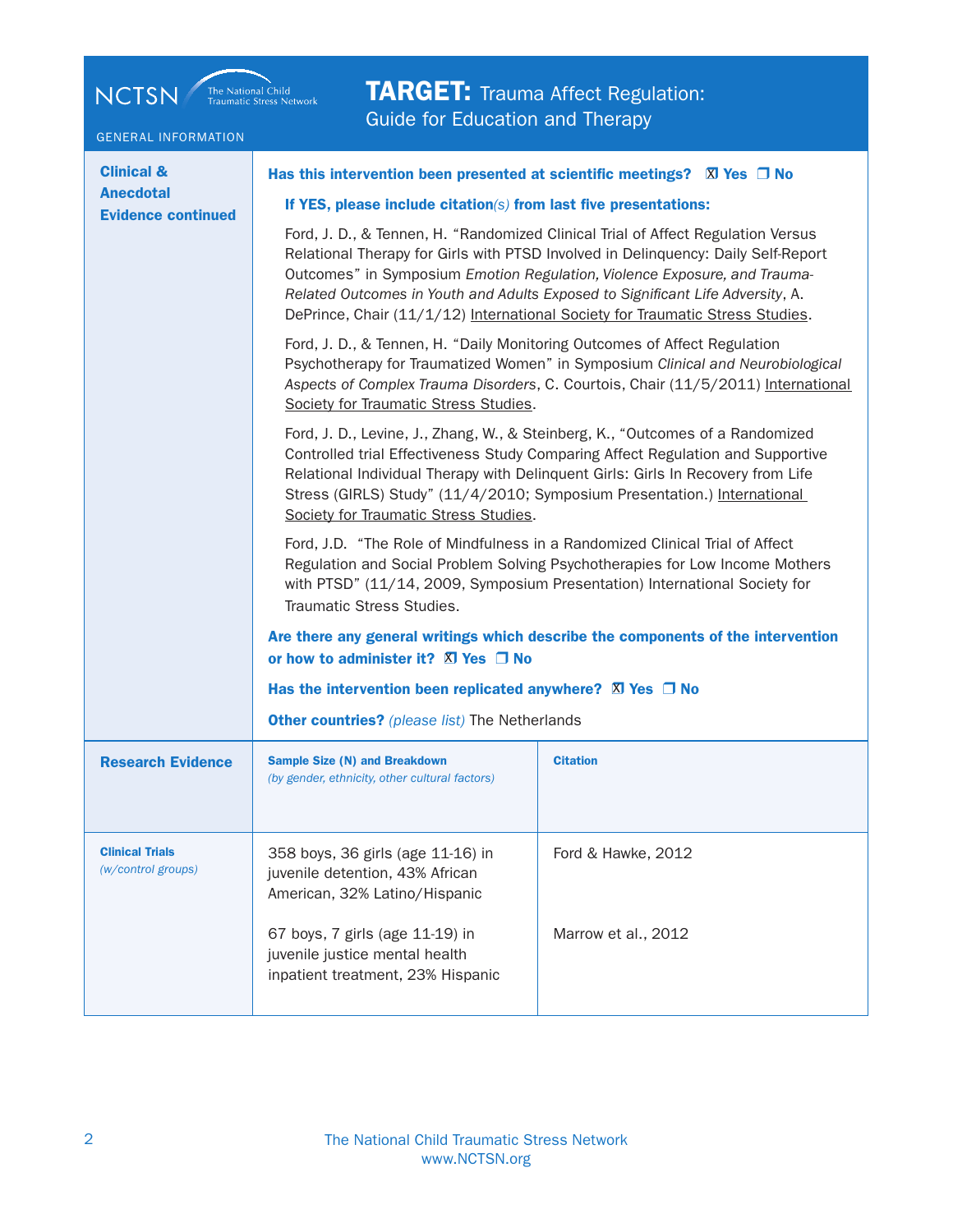| <b>TARGET:</b> Trauma Affect Regulation:<br>The National Child<br>Traumatic Stress Network<br><b>NCTSN</b><br><b>Guide for Education and Therapy</b> |                                                                                                                                                                                                                                                                                                                                                                                                                                                                                                                                                       |                        |
|------------------------------------------------------------------------------------------------------------------------------------------------------|-------------------------------------------------------------------------------------------------------------------------------------------------------------------------------------------------------------------------------------------------------------------------------------------------------------------------------------------------------------------------------------------------------------------------------------------------------------------------------------------------------------------------------------------------------|------------------------|
| <b>GENERAL INFORMATION</b><br><b>Randomized Controlled</b><br><b>Trials</b>                                                                          | 85 men and 118 women (M age $=$<br>38) in addiction treatment, 89% low<br>income, 25% African American,<br>20% Latino or mixed race.                                                                                                                                                                                                                                                                                                                                                                                                                  | Frisman et al. 2008    |
|                                                                                                                                                      | 146 mothers with a child age 5<br>or younger, 94% low income, 48%<br>homeless, 40% African American,<br>18% Latina, full or partial PTSD                                                                                                                                                                                                                                                                                                                                                                                                              | Ford et al., 2011      |
|                                                                                                                                                      | 59 girls involved in delinquency (age<br>13-17), 59% Latina/mixed race, 18%<br>African American; full or partial PTSD                                                                                                                                                                                                                                                                                                                                                                                                                                 | Ford et al., 2012      |
|                                                                                                                                                      | 72 incarcerated women, 30% African<br>American, 13% Latina; full or<br>partial PTSD                                                                                                                                                                                                                                                                                                                                                                                                                                                                   | Ford et al., in review |
| <b>Studies Describing</b><br><b>Modifications</b>                                                                                                    | Family therapy adaptation                                                                                                                                                                                                                                                                                                                                                                                                                                                                                                                             | Ford & Saltzman, 2009  |
| <b>Outcomes</b>                                                                                                                                      | What assessments or measures are used as part of the intervention or for research<br>purposes, if any?<br>CAPS, UCLA-RI, Expectancies for Negative Mood Regulation, TSI, BDI, STAI, STAXI,<br>Hope, COPE, MDI, Daily Self-Report<br>If research studies have been conducted, what were the outcomes?<br>Reduced PTSD, depression, anxiety, anger symptoms; improved emotion regulation,<br>self-efficacy, active coping, interpersonal functioning, parenting; reduced behavioral<br>incidents and punitive sanctions in juvenile justice facilities. |                        |
| <b>Implementation</b><br><b>Requirements &amp;</b><br><b>Readiness</b>                                                                               | Space, materials or equipment requirements?<br>Private space for sessions; all materials provided by intervention package<br><b>Supervision requirements</b> (e.g., review of taped sessions)?<br>Ongoing review of taped sessions and meeting with TARGET consultant<br>To ensure successful implementation, support should be obtained from:<br>Advanced Trauma Solutions, Inc. (www.advancedtrauma.com)                                                                                                                                            |                        |
| <b>Training Materials</b><br>& Requirements<br>continued                                                                                             | List citations for manuals or protocol descriptions and/or where manuals or<br>protocol descriptions can be obtained.<br>www.advancedtrauma.com<br>How/where is training obtained?<br>www.advancedtrauma.com                                                                                                                                                                                                                                                                                                                                          |                        |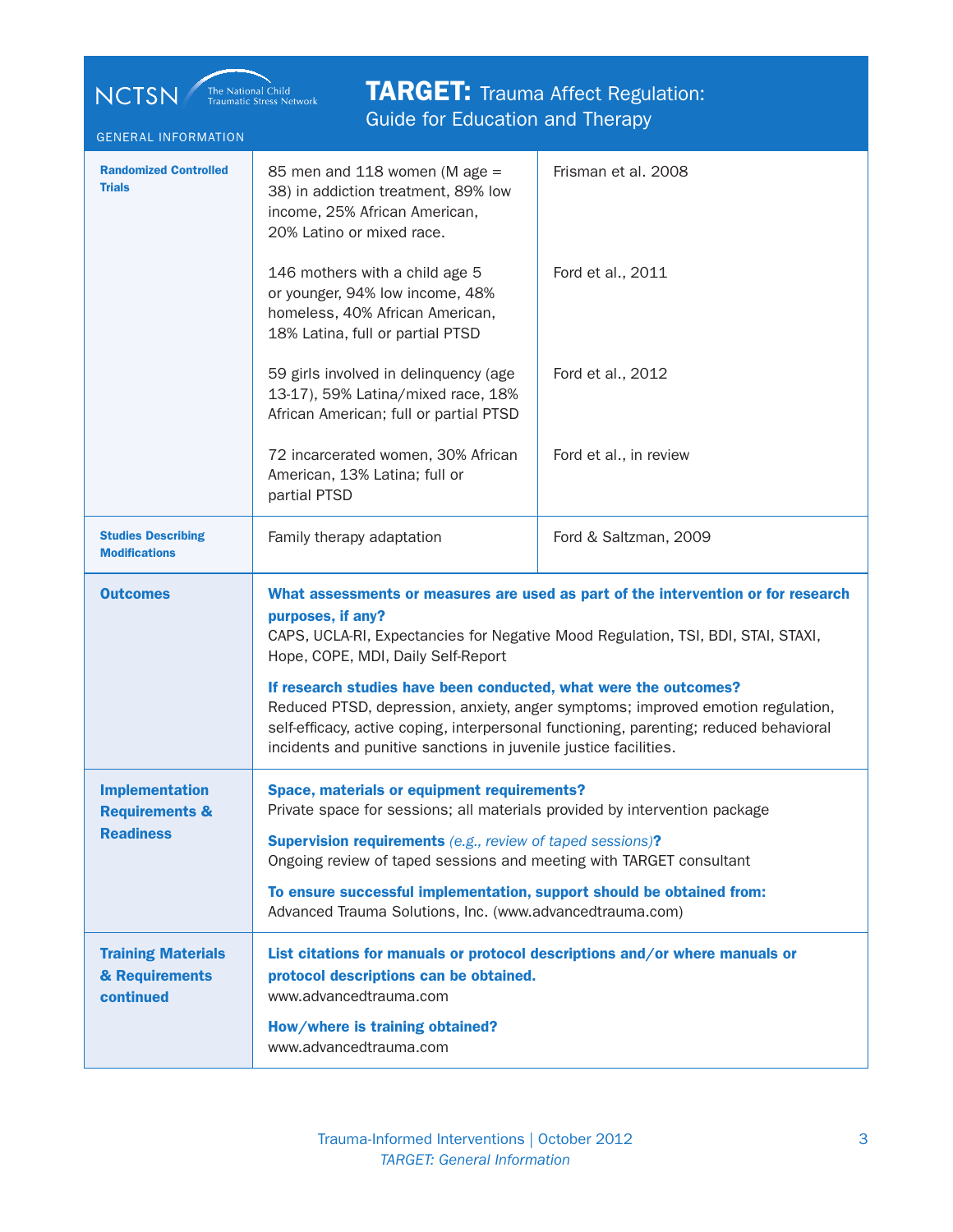| <b>TARGET:</b> Trauma Affect Regulation:<br><b>NCTSN</b><br>The National Child<br>Traumatic Stress Network<br><b>Guide for Education and Therapy</b> |                                                                                                                                                                                                                                                                                                                                                                                                                                                                                                                                                                                                                                                                                                                                                                                                                                                                                                                                                                                                                                                                                                                                                                                                                                                                                                                                                                                                                                                                                                              |  |
|------------------------------------------------------------------------------------------------------------------------------------------------------|--------------------------------------------------------------------------------------------------------------------------------------------------------------------------------------------------------------------------------------------------------------------------------------------------------------------------------------------------------------------------------------------------------------------------------------------------------------------------------------------------------------------------------------------------------------------------------------------------------------------------------------------------------------------------------------------------------------------------------------------------------------------------------------------------------------------------------------------------------------------------------------------------------------------------------------------------------------------------------------------------------------------------------------------------------------------------------------------------------------------------------------------------------------------------------------------------------------------------------------------------------------------------------------------------------------------------------------------------------------------------------------------------------------------------------------------------------------------------------------------------------------|--|
| <b>GENERAL INFORMATION</b>                                                                                                                           |                                                                                                                                                                                                                                                                                                                                                                                                                                                                                                                                                                                                                                                                                                                                                                                                                                                                                                                                                                                                                                                                                                                                                                                                                                                                                                                                                                                                                                                                                                              |  |
| <b>Training Materials</b><br>& Requirements                                                                                                          | What is the cost of training?<br>Training is provided only to programs/agencies and cost varies depending on number<br>of staff/professionals trained; typical range = $$15,000$ - $$75,000$ per year                                                                                                                                                                                                                                                                                                                                                                                                                                                                                                                                                                                                                                                                                                                                                                                                                                                                                                                                                                                                                                                                                                                                                                                                                                                                                                        |  |
|                                                                                                                                                      | Are intervention materials (handouts) available in other languages?<br>$X$ Yes $\Box$ No                                                                                                                                                                                                                                                                                                                                                                                                                                                                                                                                                                                                                                                                                                                                                                                                                                                                                                                                                                                                                                                                                                                                                                                                                                                                                                                                                                                                                     |  |
|                                                                                                                                                      | If YES, what languages? Spanish                                                                                                                                                                                                                                                                                                                                                                                                                                                                                                                                                                                                                                                                                                                                                                                                                                                                                                                                                                                                                                                                                                                                                                                                                                                                                                                                                                                                                                                                              |  |
|                                                                                                                                                      | <b>Other training materials &amp;/or requirements</b> (not included above):<br>Ongoing consultation required (with reduced intensity as fidelity/competence is<br>established) while the model is used. A train-the-trainer option enables program/<br>agencies to develop their own internal trainer/consultants.                                                                                                                                                                                                                                                                                                                                                                                                                                                                                                                                                                                                                                                                                                                                                                                                                                                                                                                                                                                                                                                                                                                                                                                           |  |
| Pros & Cons/<br><b>Qualitative</b><br><b>Impressions</b>                                                                                             | What are the pros of this intervention over others for this specific group<br>(e.g., addresses stigma re. treatment, addresses transportation barriers)?<br>Explains impact of trauma on brain, body, emotions, behavior, relationships in<br>non-technical and de-stigmatizing terms. Provides a unique skill set for symptom<br>management and emotion regulation. Provides a structure and skills to support<br>trauma memory processing but does not require memory work. Provides training/<br>materials for implementation/reinforcement by non-professional helpers (e.g.,<br>treatment or detention center line staff, therapeutic aides, mentors). Designed and<br>successfully implemented concurrently with other evidence based youth and family<br>interventions (e.g., MST, MDFT) and conjointly or in parallel with parents and children,<br>and with substance abuse interventions (e.g., ACRA, MET/CBT).<br>What are the cons of this intervention over others for this specific group<br>(e.g., length of treatment, difficult to get reimbursement)?<br>Cost of training and ongoing fidelity/competence QA and consultation is higher than<br>for models that provide primarily initial training and limited follow-up QA/supervision.<br><b>Other qualitative impressions:</b><br>Children, adolescents, and parents engage rapidly and enthusiastically in the<br>intervention. Therapists find the emotion regulation framework/skills useful for self-<br>care and vicarious trauma. |  |
| <b>Contact</b><br><b>Information</b>                                                                                                                 | Name: Judith Ford, M.A.<br>Address: 17 Talcott Notch Rd., Farmington CT 06032<br><b>Phone number: 860-269-8663</b><br><b>Email:</b> judy@advanced trauma.com<br>Website: www.advancedtrauma.com                                                                                                                                                                                                                                                                                                                                                                                                                                                                                                                                                                                                                                                                                                                                                                                                                                                                                                                                                                                                                                                                                                                                                                                                                                                                                                              |  |